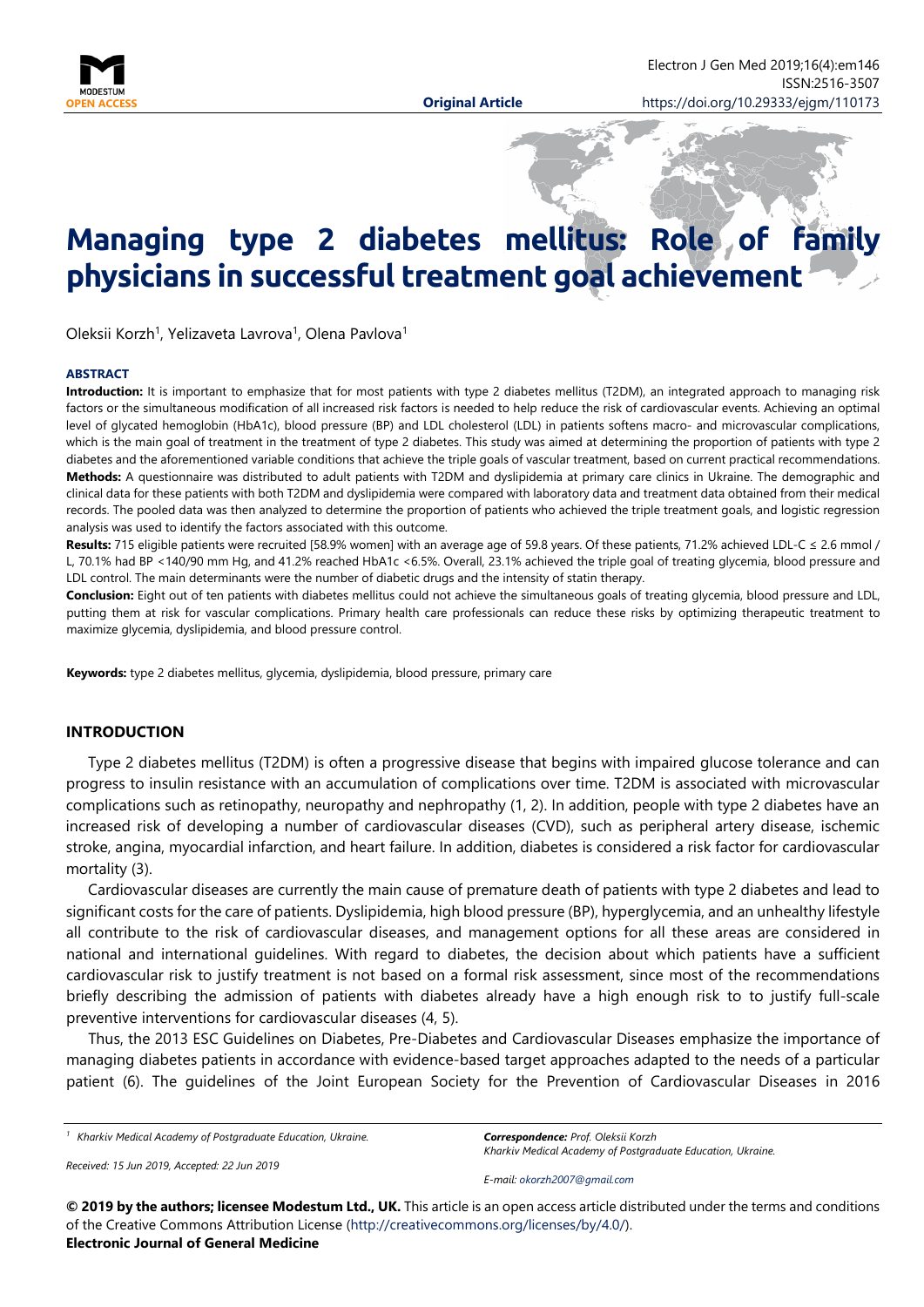recommended that patients with diabetes and at least one other risk factor for CVDs or target organ damage be considered very high. All other patients with type 2 diabetes should be considered as having a high risk (7).

The management of patients with type 2 diabetes is aimed at reducing the risk of both macro- and microvascular complications. Numerous and consistent evidence suggests that the risk of these vascular complications can be reduced by achieving optimal control over their hyperglycemia, blood pressure and LDL cholesterol levels (8, 9). These vascular risks can be reduced by pharmacological intervention, lifestyle changes and patient adherence to therapy.

However, achieving simultaneous control of glycemia, blood pressure and LDL-C in patients with type 2 diabetes is a difficult task. It is extremely important to determine the proportion and baseline characteristics of the population of patients with type 2 diabetes who do not achieve the triple goals of treatment. The size of this risk group will determine the amount of medical resources needed to manage them (10).

Consequently, this study was aimed at determining the proportion of patients with type 2 diabetes who failed to achieve the triple treatment goals for concomitant control of blood glucose, blood pressure and LDL cholesterol (LDL-C). The secondary goal was to identify modifiable factors associated with triple treatment goals' achievement.

# **MATERIALS AND METHODS**

The study included 715 patients with type 2 diabetes and dyslipidemia between the ages of 35 and 75 years. This study was prospective, conducted in primary health care centers in Kharkiv (clinical bases of the Kharkiv Medical Academy of Postgraduate Education) in the period from August 2016 to September 2018.

The study was conducted in accordance with international standards of bioethics (Council of the European Convention on Human Rights and Biomedicine) and the recommendations of the Committee on Bioethics of the Ministry of Health of Ukraine. All patients signed an informed consent to participate in the study. This study was approved by the Ethics Commission of the Kharkiv Medical Academy of Postgraduate Education of the Ministry of Health of Ukraine (Kharkiv, UA).

Patients who met the criteria for the inclusion of T2DM with a diagnosis of a doctor and dyslipidemia were interviewed by trained research assistants to complete the examination. This questionnaire contains data related to demographic and clinical profiles, laboratory tests and information about the personal lifestyle of patients with dyslipidemia.

The study included patients who found it difficult to communicate in local primary languages and dialects or who could not give informed consent due to cognitive, auditory, and / or visual impairment.

# **Definition of Treatment Goals**

Clinical information, including laboratory tests, such as lipid profiles (total cholesterol, HDL-C, triglycerides (TG) and LDL-C), BP values, HbA1c, and drug prescriptions, were obtained from their medical records. The questionnaire for patients with dyslipidemia covered self-esteem of compliance with prescribed drugs and perceptions related to their understanding and attitude to lifestyle changes and pharmacological treatment. This article is devoted to the influence of modifiable factors, mainly pharmacological, on the achievement of triple treatment goals among patients with type 2 diabetes and dyslipidemia.

The goal of treatment for T2DM is normoglycemia, defined as HbA1c ≤ 6.5%, in accordance with the recommendation of the American Diabetes Association (ADA). Following the recommendations of the European Society of Hypertension [ESH] / European Society of Cardiology [ESC] 2013 for the treatment of hypertension, the goal of blood pressure for patients with type 2 diabetes is defined as <140/90 mmHg. The goals of LDL-C treatment for high-risk groups, including patients with type 2 diabetes, are <2.6 mmol / L (<100 mg / dL). Statin therapy intensity, classified as low, medium or high, is based on the 2013 ACC / AHA recommendations for primary and secondary prevention of cardiovascular events.

# **Statistical Analysis**

The analysis was performed using the simultaneous goals of triple treatment with certain levels of glycated hemoglobin (HbA1c), LDL-C and BP as the main result. To assess the difference between those who have well controlled glycated hemoglobin and those who do not have it, the chi-square test or Fisher's exact test was used to test independence for categorical responses. Continuous variables were tested using independent t-tests and the Mann-Whitney U-test.

The adjusted odds ratios (ORs) and the corresponding 95% confidence intervals (CI) were calculated using logistic regression in which all potentially significant factors were entered. The data was coded and analyzed using IBM SPSS Statistical Software 22.0. For all tests performed, a p-value less than 0.05 was considered statistically significant.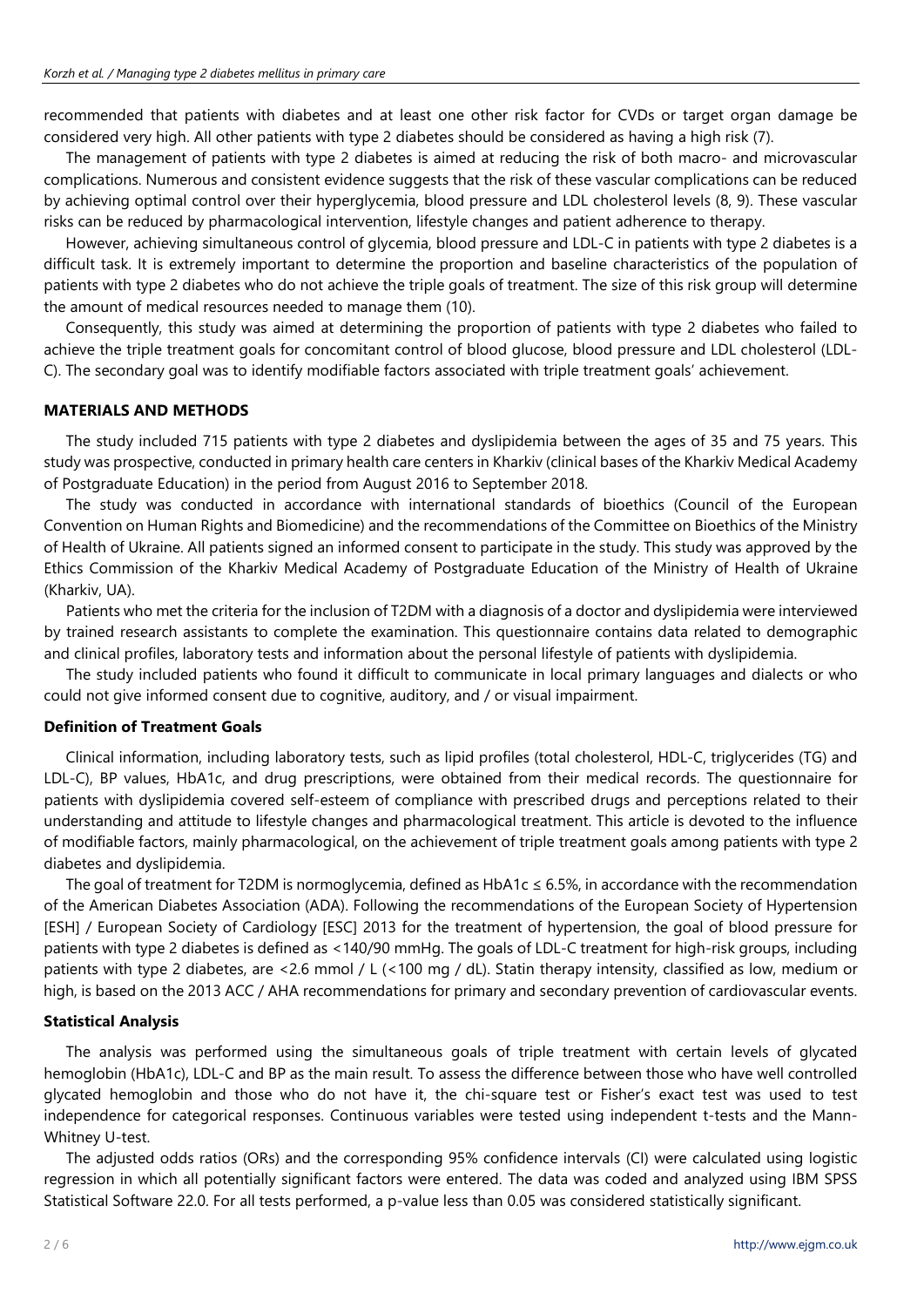Table 1: Demographic profiles of patients with T2DM in association with their glycemia, blood pressure, and LDL-cholesterol *controls*

|                                                       | <b>Total</b> | Glycated hemoglobin <sup>1</sup> , BP <sup>2</sup> and<br>LDL <sup>3</sup> goals not achieved | Glycated hemoglobin <sup>1</sup> , BP <sup>2</sup><br>and LDL <sup>3</sup> goals achieved | p-value |
|-------------------------------------------------------|--------------|-----------------------------------------------------------------------------------------------|-------------------------------------------------------------------------------------------|---------|
| Demographic profile                                   | 715 (100.0)  | 550 (76.9)                                                                                    | 165 (23.1)                                                                                |         |
| Gender                                                |              |                                                                                               |                                                                                           | 0.30    |
| Female                                                | 421 (58.9)   | 332 (78.9)                                                                                    | 89 (21.1)                                                                                 |         |
| Male                                                  | 294 (41.1)   | 218 (74.1)                                                                                    | 76 (25.9)                                                                                 |         |
| Age (years)                                           |              |                                                                                               |                                                                                           | < 0.01  |
| <60                                                   | 347 (48.5)   | 292 (84.1)                                                                                    | 55 (15.9)                                                                                 |         |
| $\geq 60$                                             | 368 (51.5)   | 258 (70.1)                                                                                    | 110 (29.9)                                                                                |         |
| <b>Employment status</b>                              |              |                                                                                               |                                                                                           | 0.70    |
| Employed                                              | 350 (49.0)   | 272 (77.7)                                                                                    | 78 (22.3)                                                                                 |         |
| Unemployed                                            | 365 (51.0)   | 278 (76.2)                                                                                    | 87 (23.8)                                                                                 |         |
| BMI <sup>4</sup>                                      |              |                                                                                               |                                                                                           | 0.65    |
| Below 23                                              | 82 (11.5)    | 62 (75.6)                                                                                     | 20(24.4)                                                                                  |         |
| 23 and above                                          | 633 (88.5)   | 488 (77.1)                                                                                    | 145 (22.9)                                                                                |         |
| <b>Lifestyle habits</b>                               |              |                                                                                               |                                                                                           |         |
| Current smoker                                        |              |                                                                                               |                                                                                           | 0.92    |
| Yes                                                   | 38 (5.3)     | 29 (76.3)                                                                                     | 9(23.7)                                                                                   |         |
| No                                                    | 677 (94.7)   | 521 (77.0)                                                                                    | 156 (23.0)                                                                                |         |
| <b>Comorbidities</b>                                  |              |                                                                                               |                                                                                           |         |
| Hypertension                                          |              |                                                                                               |                                                                                           | 0.90    |
| Yes                                                   | 612 (85.6)   | 470 (76.8)                                                                                    | 142 (23.2)                                                                                |         |
| No                                                    | 103 (14.4)   | 80 (77.7)                                                                                     | 23(22.3)                                                                                  |         |
| Coronary artery disease                               |              |                                                                                               |                                                                                           | 0.60    |
| Yes                                                   | 172 (24.1)   | 136 (79.1)                                                                                    | 36 (20.9)                                                                                 |         |
| <b>No</b>                                             | 543 (75.9)   | 414 (76.2)                                                                                    | 129 (23.8)                                                                                |         |
| Cerebral vascular disease / Stroke / TIA              |              |                                                                                               |                                                                                           | 0.55    |
| Yes                                                   | 158 (22.1)   | 125 (79.1)                                                                                    | 33 (20.9)                                                                                 |         |
| No                                                    | 557 (77.9)   | 425 (76.3)                                                                                    | 132 (23.7)                                                                                |         |
| Renal disease                                         |              |                                                                                               |                                                                                           | <0.01   |
| Yes                                                   | 79 (11.0)    | 73 (92.4)                                                                                     | 6(7.6)                                                                                    |         |
| <b>No</b>                                             | 636 (89.0)   | 477 (75)                                                                                      | 159 (25)                                                                                  |         |
| Peripheral vascular disease                           |              |                                                                                               |                                                                                           | < 0.05  |
| Yes                                                   | 8(1.1)       | 7(87.5)                                                                                       | 1(12.5)                                                                                   |         |
| <b>No</b>                                             | 707 (98.9)   | 543 (76.8)                                                                                    | 164 (23.2)                                                                                |         |
| <b>Duration of comorbidities</b>                      |              |                                                                                               |                                                                                           |         |
| Duration of Type 2 Diabetes, median (IQR)             | $7(4-12)$    | $7(4-12)$                                                                                     | $5.5(3-10)$                                                                               | <0.01   |
| Duration of Hypertension, median (IQR)                | $8(4-12)$    | $8.5(4-11)$                                                                                   | $8(4-12)$                                                                                 | 0.92    |
| Duration of Dyslipidemia, median (IQR)                | $8(4.5-12)$  | $8(4-12)$                                                                                     | $8(5-11)$                                                                                 | 0.62    |
| <b>Medication</b>                                     |              |                                                                                               |                                                                                           |         |
| Number of diabetic medications, median (IQR)          | $2(1-2)$     | $2(1-3)$                                                                                      | $1(1-2)$                                                                                  | <0.01   |
| Number of anti-hypertensive medications, median (IQR) | $2(1-3)$     | $2(1-3)$                                                                                      | $2(1-3)$                                                                                  | 0.25    |
| Number of lipid-lowering medications, median (IQR)    | $1(1-1)$     | $1(1-1)$                                                                                      | $1(1-1)$                                                                                  | 0.68    |
| Diabetic medication type                              |              |                                                                                               |                                                                                           | <0.01   |
| Non on diabetic medication                            | 82 (11.5)    | 43 (52.4)                                                                                     | 39 (47.6)                                                                                 |         |
| Oral                                                  | 564 (78.9)   | 442 (78.4)                                                                                    | 122 (21.6)                                                                                |         |
| Insulin                                               | 11(1.5)      | 9(81.8)                                                                                       | 2(18.2)                                                                                   |         |
| Combination (oral and insulin)                        | 58 (8.1)     | 56 (96.6)                                                                                     | 2(3.4)                                                                                    |         |
| Statin Intensity <sup>5</sup>                         |              |                                                                                               |                                                                                           | <0.01   |
| Low                                                   | 186 (26)     | 128 (68.8)                                                                                    | 58 (31.2)                                                                                 |         |
| Moderate                                              | 392 (54.8)   | 310 (79.1)                                                                                    | 82 (20.9)                                                                                 |         |
| High                                                  | 137 (19.2)   | 108 (78.8)                                                                                    | 29 (21.2)                                                                                 |         |

1 Glycated hemoglobin: Goals not achieved: HbA1c≥6.5; Goals achieved: HbA1c < 6.5

2 Blood pressure: aged 60 years or older < 150/90mmHg; aged below 60 years < 140/90mmHg; Patients with diabetes <140/90mmHg

3 LDL-C: For high risk group, goals achieved refers to LDL≤ 2.6mmol/L (100 mg/dL), Goals not achieved refers to LDL>2.6mmol/L (100 mg/dL).

4 BMI value of 23 and above indicates unhealthy weight range

5 Statin Intensity: Adopted from the 2013 American College of Cardiology and American Heart Association (ACC/AHA) Blood Cholesterol Guideline

From the point of view of the measurements used for BP, HbA1c and LDL-C, the current BP readings were performed twice, with an interval of 15 minutes between two measurements, and the average of the two readings was used as a parameter BP. The most recent laboratory results (HbA1c and lipid profile), as well as data on prescribed drugs were obtained from medical records.

#### **RESULTS**

The study population consisted of a total of 715 patients (421 women and 294 men) with an average age of 59.8 years. **Table 1** shows the demographic characteristics of the patients included in the analysis. A total of 76.9% of patients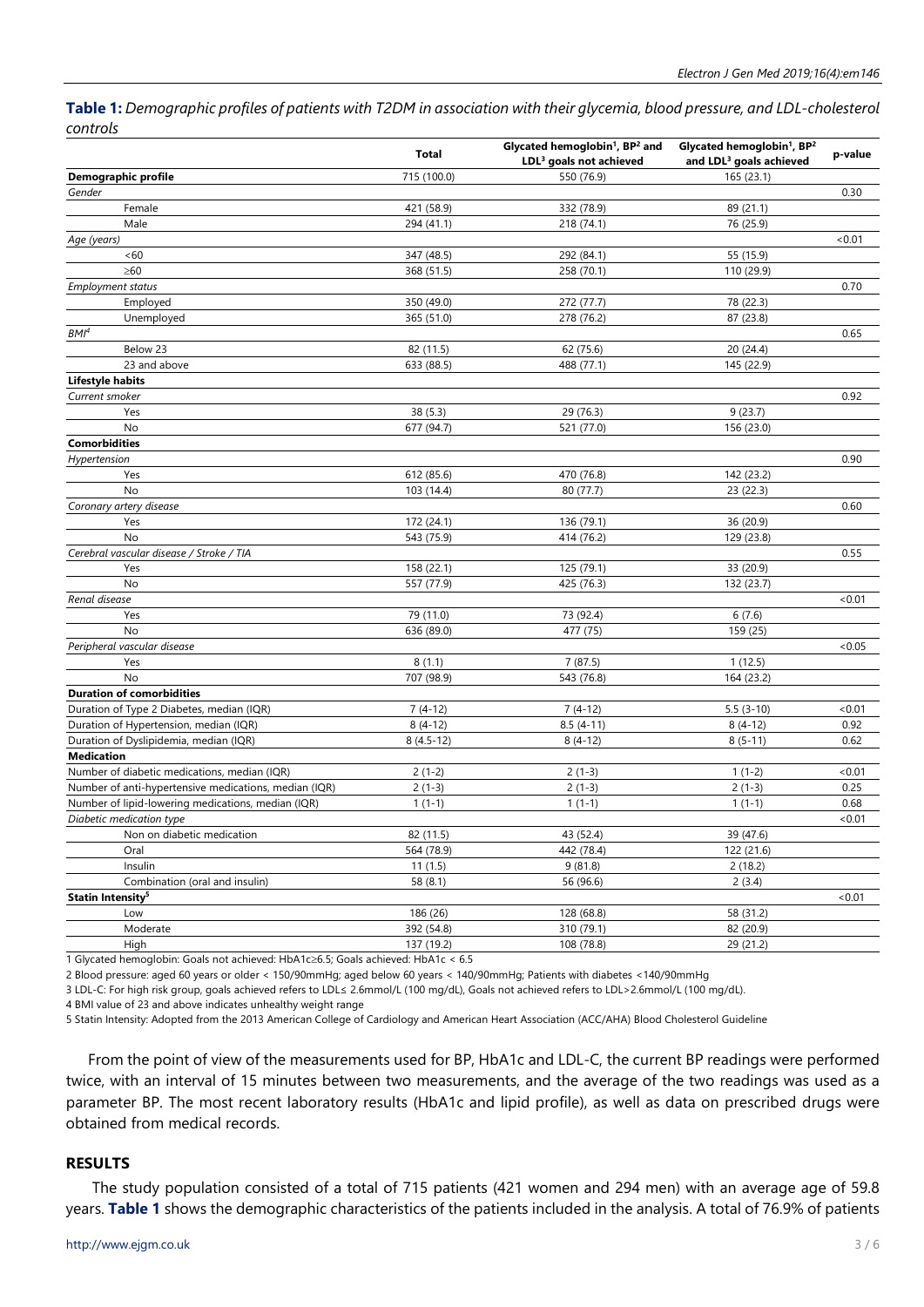Table 2: Factors influencing glycated hemoglobin, blood pressure, and LDL-C goal achievement using logistic regression in *patients with T2DM and dyslipidemia*

|                                 | OR (95% CI)         | p-value                  |
|---------------------------------|---------------------|--------------------------|
| Age (years)                     |                     |                          |
| <60                             |                     |                          |
| $\geq 60$                       | 1.56 (0.98, 1.6)    | 0.09                     |
| <b>Renal disease</b>            |                     |                          |
| No                              |                     | $\overline{\phantom{a}}$ |
| Yes                             | 0.44(0.18, 1.15)    | 0.10                     |
| Duration of T2DM                | 0.96(0.95, 1.07)    | 0.54                     |
| Number of diabetic medications  | 0.55(0.38, 0.75)    | < 0.01                   |
| <b>Diabetic medication type</b> |                     |                          |
| Combination (oral and insulin)  |                     | $\overline{\phantom{a}}$ |
| Not on diabetic medication      | 2.71 (0.65, 12.05)  | 0.08                     |
| Oral hypoglycemic agent only    | 2.35 (0.78, 7.34)   | 0.16                     |
| Insulin only                    | 2.61 (0.38, 19.76)  | 0.41                     |
| <b>Statin intensity</b>         |                     |                          |
| Low                             |                     | $\overline{\phantom{a}}$ |
| Moderate                        | $0.60$ (0.38, 0.92) | 0.03                     |
| High                            | 0.49(0.22, 0.99)    | 0.04                     |
|                                 |                     |                          |

with diabetes mellitus and dyslipidemia could not achieve the simultaneous goals of treating HbA1c, blood pressure and LDL-C.

Demographic variables, such as gender, education, and employment status, were not associated with achieving the triple goal. A significant proportion of patients aged 60 years and older (29.9%) achieved better simultaneous control over the three treatment goals than patients from younger age groups and other ethnic groups. As many as 88.5% of the study population had a body mass index of 23 or higher, however, the levels of control with three goals were the same for groups with overweight and with overweight. The majority of patients with T2DM and other concomitant diseases did not achieve the concomitant treatment goals, and the association was significant among patients with renal insufficiency (92.4%) (**Table 1**).

The patients in this study took an average of 2 drugs related to diabetes, while the average duration of T2D was 8 years. Those who could not achieve triple control, probably consumed more diabetic drugs and had a longer duration of type 2 diabetes. The highest percentage (47.6%) of simultaneous control was observed among patients who were not prescribed any medication for diabetes. Those who took oral hypoglycemic drugs or insulin were more likely to achieve simultaneous treatment goals than those who received the combined treatment (p <0.01) (**Table 1**).

In our study, 71.2% and 70.1% of patients achieved the treatment goals for LDL-C and BP, respectively. Among the three goals, glycemic control was the least satisfactory - 41.2%. Dual achievement of Hba1c and BP goals was recorded for 27.5%, 34% achieved HbA1c and LDL-C goals, while combined BP and LDL-C goals corresponded to 53%. Simultaneous control of blood glucose, blood pressure, and lipids in the blood was noted in 23.1% of patients.

**Table 2** shows the results of the analysis of the logistic regression of factors associated with the achievement of the goals of triple treatment. Patients treated with moderate statins (OR=0.60, 95% CI 0.38-0.92, p=0.03) to high intensity (OR=0.49, CI 95% 0.22-0, 99, p = 0.04), are less likely to achieve simultaneous treatment goals compared to low intensity.

# **DISCUSSION**

Younger patients were less likely to achieve triple treatment goals than those who were 60 years or older. This finding is consistent with data from an earlier study, which postulated that younger adult patients may have less motivation to manage their diabetic conditions, since they may be busy with their work and therefore have less time to comply with the requirements of a healthy lifestyle and treatment. Based on their lifespan, they will be more susceptible to vascular complications due to an earlier onset of the disease and a longer period of time during which these adverse events may develop (11, 12).

It was reported that young people with type 2 diabetes felt that modern diabetes education programs were not specifically targeted at their age group in several areas. They would appreciate clear and concise information given their time constraints. They wanted support from their families and peers, since community acceptance was associated with a positive impact on their life experiences with their health (13, 14).

One out of five patients (21.8%) in this study achieved the triple goal of treatment. Patients' achievement of triple goals was largely related to their therapy, including the number of antidiabetic drugs and the intensity of their statin regimen. This requires that doctors regularly check and adjust the dosages of these medicines, which can be associated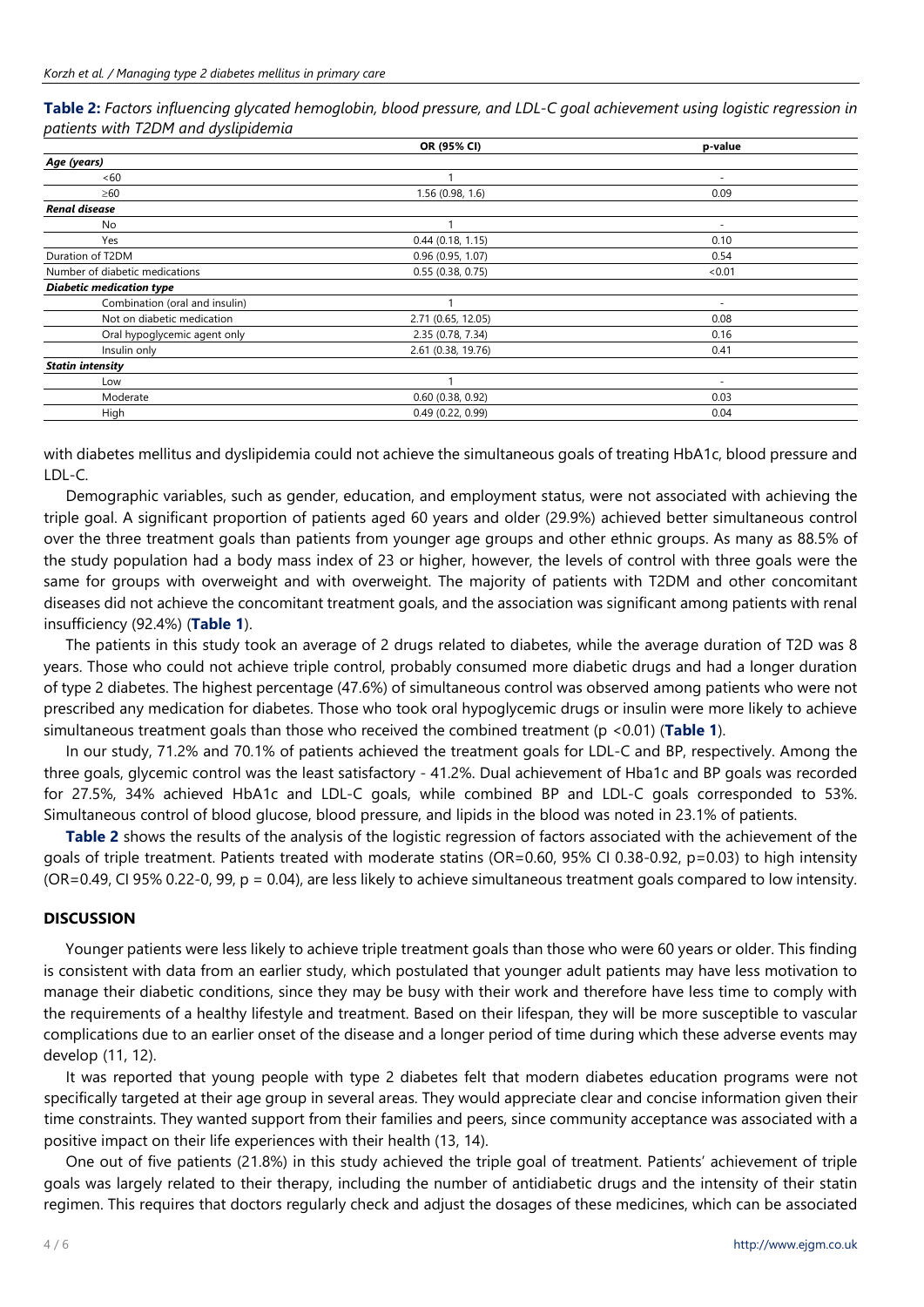with a large expenditure of time and resources. Most of their patients with chronic diseases receive support for the selfcontrol of their diseases, and high-risk patients have the opportunity to combine self-management and professional help.

Fewer drugs and shorter duration of T2DM were significant factors in the triple control. Increasing the number of drugs may be necessary to optimize control as the disease progresses, but this may adversely increase the risk of poor drug compliance and side effects (15). Thus, the progression of the disease is associated with a growing problem in terms of achieving triple goals.

Finding a good balance of risk-benefit is important when choosing the intensity of a HbA1c reduction strategy. The rationale for a good risk-benefit ratio for diabetes changes from "Treat to target" to "Treat to benefit", and should be based on an assessment of effectiveness and commitment, safety and balance between positive effects on the risk of deterioration and mortality from cardiovascular diseases.

Unlike most studies that report the results associated with individual glycemic control, this article discusses three quality indicators for people with type 2 diabetes (16). Simultaneous achievement of the triple goal is a more comprehensive mitigation measure to reduce the risk of both macro- and microvascular complications. The results of this article provide baseline data to initiate qualitative improvement initiatives in order to raise the proportion of patients with type 2 diabetes who achieve this goal (17).

The study did not include other potential factors that could impede the achievement of triple treatment goals, such as the physical activity of patients; social habits such as drinking; the condition of the thyroid gland and possible renal failure; genetics and local hormonal reactions of the intestines to diet and medications; and the intervention of intestinal microbiomes.

# **CONCLUSION**

Simultaneous control of glycemia, hypertension and dyslipidemia was achieved 23.1% of the studied population with type 2 diabetes. Younger patients under the age of 60 are less likely to achieve the triple goal of treatment. The number of diabetic drugs and the intensity of statin treatment were significant factors associated with the successful triple treatment goal achievement.

# **REFERENCES**

- 1. Federation ID. IDF diabetes atlas 8th edition 2017 [cited 2018 09-2018]. Edition 2017: [Available from: [http://www.diabetesatlas.org/.](http://www.diabetesatlas.org/)
- 2. Gaede P, Lund-Andersen H, Parving HH, et al. Effect of a multifactorial intervention on mortality in type 2 diabetes. N Engl J Med. 2008;358(6):580- 91. <https://doi.org/10.1056/NEJMoa0706245> PMid:18256393
- 3. Inzucchi SE, Bergenstal RM, Buse JB, et al. Management of hyperglycemia in type 2 diabetes: a patient-centered approach: position statement of the American Diabetes Association (ADA) and the European Association for the Study of Diabetes (EASD). Diabetes Care. 2012;35(6):1364-79. <https://doi.org/10.2337/dc12-0413> PMid:22517736 PMCid:PMC3357214
- 4. Diabetes Canada Clinical Practice Guidelines Expert C, Punthakee Z, Goldenberg R, et al. Definition, Classification and Diagnosis of Diabetes, Prediabetes and Metabolic Syndrome. Can J Diabetes. 2018;42 Suppl 1:S10-S5. <https://doi.org/10.1016/j.jcjd.2017.10.003> PMid:29650080
- 5. Brownrigg JR, Hughes CO, Burleigh D, et al. Microvascular disease and risk of cardiovascular events among individuals with type 2 diabetes: a population- level cohort study. Lancet Diabetes Endocrinol. 2016;4(7):588-97. [https://doi.org/10.1016/S2213-8587\(16\)30057-2](https://doi.org/10.1016/S2213-8587(16)30057-2)
- 6. Authors/Task Force M, Ryden L, Grant PJ, et al. ESC Guidelines on diabetes, pre-diabetes, and cardiovascular diseases developed in collaboration with the EASD: the Task Force on diabetes, pre-diabetes, and cardiovascular diseases of the European Society of Cardiology (ESC) and developed in collaboration with the European Association for the Study of Diabetes (EASD). Eur Heart J. 2013;34(39):3035-87. <https://doi.org/10.1093/eurheartj/eht108> PMid:23996285